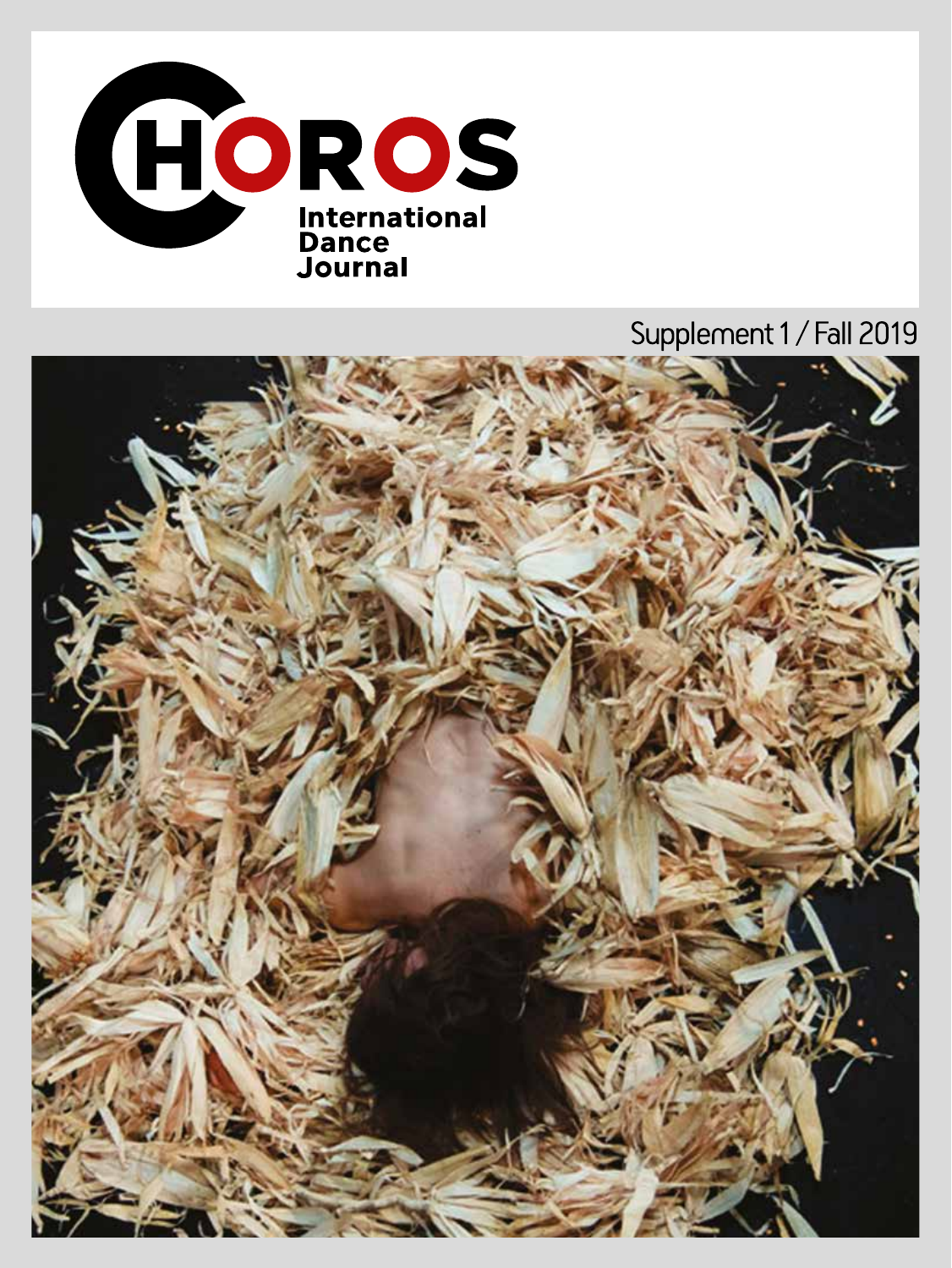On the cover: Prosxima Dance Company, *[action] 21* (2011). Choreography: Maria Koliopoulou. Photograph: Elpida Tempou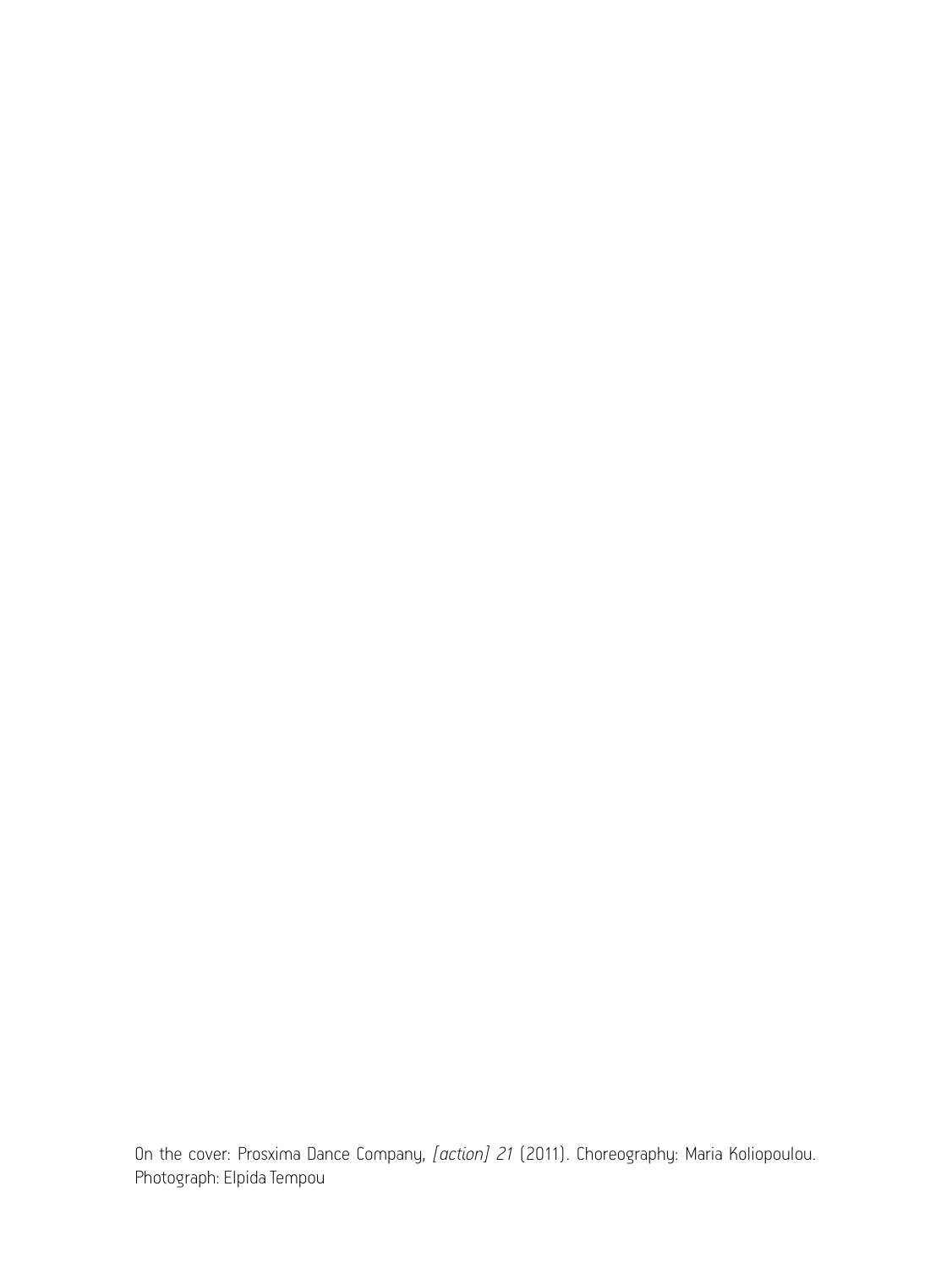

*Choros International Dance Journal*, Supplement 1 (Fall 2019)

### TABLE OF CONTENTS

#### BOOK REVIEWS

1–5 MARIA TSOUVALA: *Back to the Dance Itself: Phenomenologies of the Body in Performance*, by Sondra Fraleigh (ed.)

#### 6–9 NATALIE ZERVOU:

*(Re)Positioning Site Dance: Local Acts, Global Perspectives*, by Karen Barbour, Victoria Hunter, and Melanie Kloetzel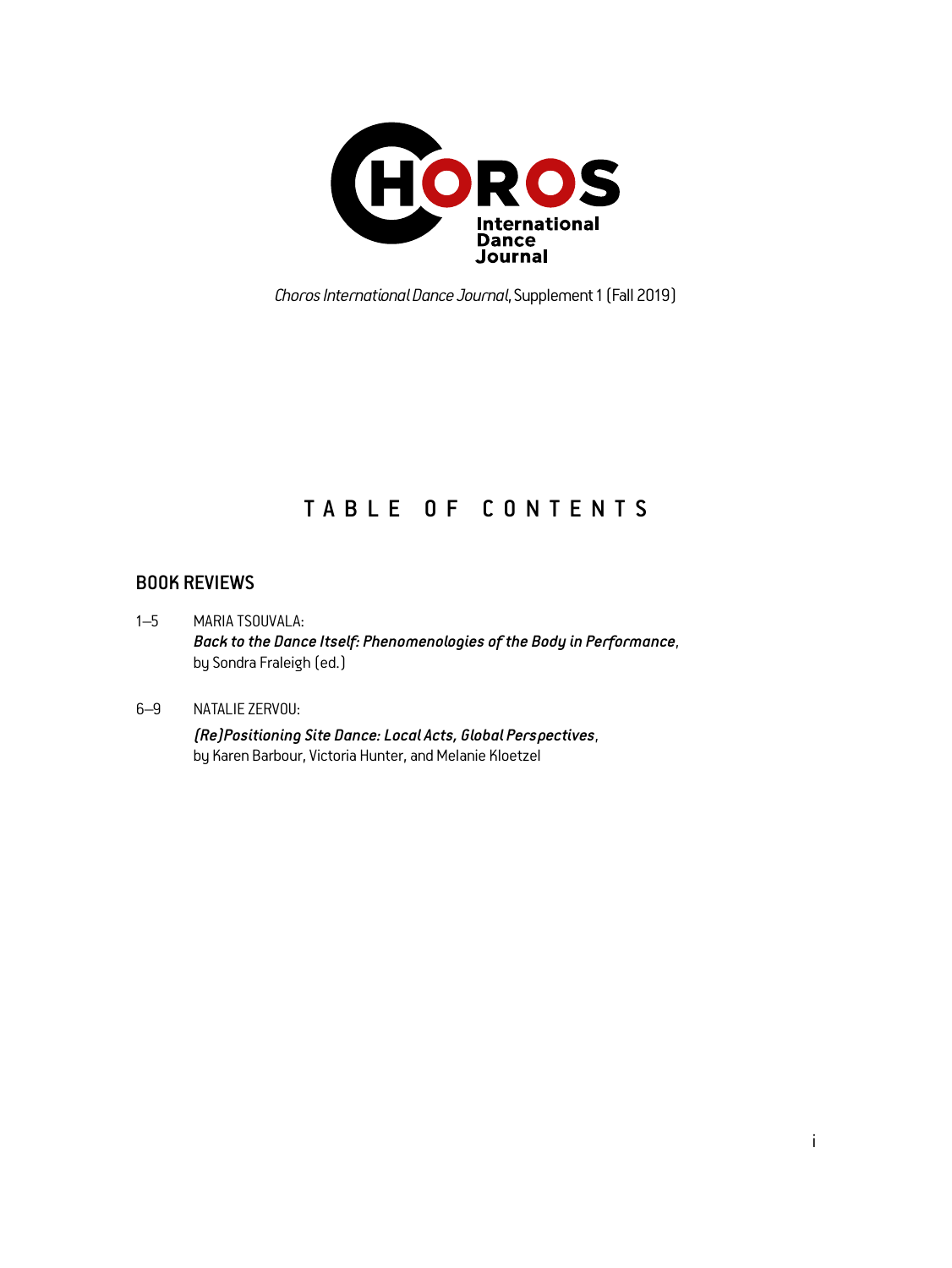# BOOK REVIEWS

SONDRA FRALEIGH (ed.) (2018) *Back to the Dance Itself: Phenomenologies of the Body in Performance*. Urbana: University of Illinois Press. 280 pp. ISBN 970- 0252050787. Paperback. \$28.00.

In her latest edited book, entitled *Back to the Dance Itself: Phenomenologies of the Body in Performance* (2018), Sondra Fraleigh integrates her philosophical knowledge with her long lived experiences in dance, performance and somatic studies to illuminate several phenomenological concepts that are activated through the dancing body. Fraleigh's self-reflective writing draws on various sources, including the philosophical theories of Edmund Husserl, Martin Heidegger, and Maurice Merleau-Ponty, who enabled her to conceptualize her somatic inquiry, but also on new insights in the phenomenological literature, introduced by post-structuralism, feminist theory, neurophenomenology and more, since the late 1980s. This collection of essays, written by Fraleigh and a number of scholars, philosophers, and dance artists, who explain and apply specific phenomenological views and interpretations of the lived body in performance, provides an empathetic space for recognizing the contribution of others in the embodied ways of knowing through movement and dance. On the issue of contribution, it is worth noting that *Back to the Dance Itself* is dedicated to Maxine Sheets-Johnstone for her initiation of the phenomenology of dance and her unwavering influence on studies of movement and the body.

Overall, this unique collection of essays contributes to a deeper understanding of the relations between phenomenologies and the lived body in dance performance, as well as the engagement of humans with the material world of nature, and other living beings in it.

The book begins with "Author Biographies and Places" (pp. xvii–xxiv) as background to the text. Here Fraleigh uses the beautiful image of pausing in an arabesque, to scroll (or fly) through landscapes, cities and several countries, in order to briefly describe each author's personal journey with lived experiences in movement and dance, including academic position, education, published writing, intellectual interests, artistic creations, place of birth, nationality, and so forth.

In the opening chapter, entitled "Back to the Dance Itself: An introduction" (pp. 1–8), Fraleigh outlines Husserl's work and goes on to situate the central implication of what he had called "Back to the Things Themselves" within the terms "dance" and "performance", which cover a wide range of phenomena. Then she summarizes the authors' contribution and specific approaches, having first provided "a thumbnail sketch of the phenomenologies that propel

Tsouvala, Maria. Review of *Back to the Dance Itself: Phenomenologies of the Body in Performance* by Sondra 1 Fraleigh, *Choros International Dance Journal*, Supplement 1 (Fall 2019), pp. 1–5.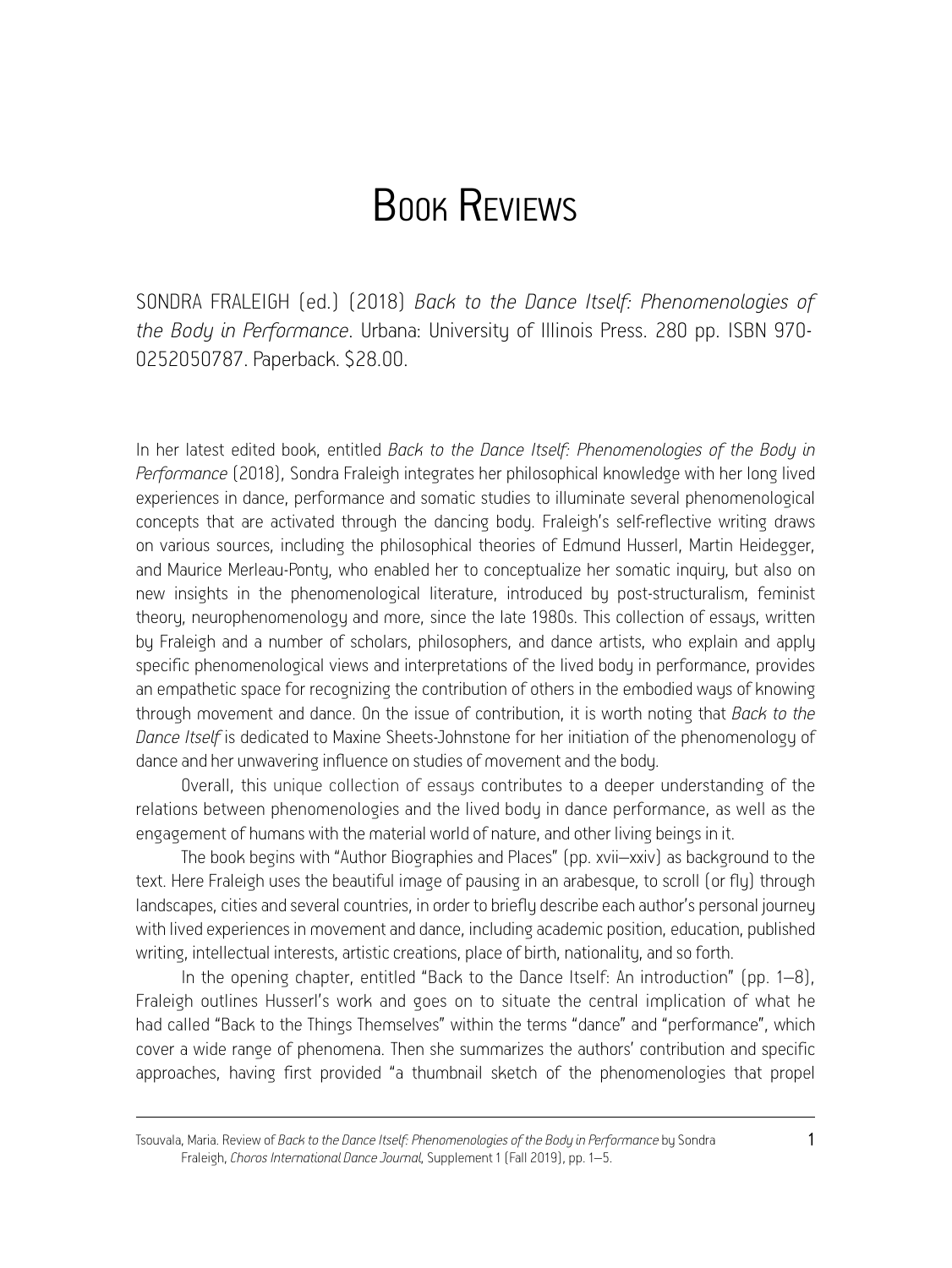them" (p. 3). Phenomenology, as a philosophy and qualitative method of inquiry, is not limited to one approach of knowing; instead, it has flourished in a plurality of methods and distinct but overlapping forms, from the early twentieth to the present century. As the text progresses, Fraleigh presents the key concepts of Philosophical Phenomenology, Transcendental Phenomenology, Heuristic Phenomenology, Ecological Phenomenology, Performative Phenomenology, and Neurophenomenology, which she further explains in a subsequent chapter.

The book is thematically organized into four parts. Part I, "World as Body", according to Fraleigh, "explores intersections of dance with varuing worlds of experience, also demonstrating the convergence of phenomenology with contemporary environmental studies" (pp. 3–4). In Chapter 1, "Phenomenology and Lifeworld" (pp. 11–26), she develops ways of understanding the world through experience and environment, directly relating to the body in dance and performance. In phenomenological approaches, dancing and performing apply both reflective and pre-reflective awareness. In line with the above thought, Fraleigh explains that "[p]rereflective awareness is 'being aware' of what it is like to feel a particular way. Dancing and performing have unique perceptual features in pre-reflective life […]" (p. 12).

Fraleigh continues with Chapter 2, "Branching into Phenomenologies" (pp. 27–37), to further explain the multiple perspectives, distinct styles, and approaches of phenomenology she has introduced in previous pages. This chapter ends with an autobiographical narrative of the author's engagement with various strands of phenomenology, which she morphed in both her dancing and writing. In reference to writing, in her first book, *Dance and the Lived Body* (1987), Fraleigh examines dance through existential phenomenology, while in a later edited book, *Moving Consciously: Somatic Transformations through Dance, Yoga, and Touch* (2015), she illuminates "versions of body, earth, and dance in the potential of ecological phenomenology" (p. 37).

In Chapter 3, "Improvising Meaning in the Age of Humans" (pp. 38–56), Robert Bingham presents a phenomenological account of a three-week interview he conducted in 2015 with Sondra Fraleigh, engaging her as a dance scholar who articulates a connection between somatics and ecological consciousness: a research process grounded on heuristic phenomenology. The interview, combined with a narrative of vivid images of improvised dancing in a desert canyon in Utah, transformed the reader's role to that of a spectator. In addition, shared personal histories and theoretical reflections on dance and embodiment, expanded concepts that Fraleigh had developed in *Moving Consciously*, are attuned to ecological phenomenology.

 Part II, "Performing Life and Languages" (pp. 59–79), begins with Vida Midgelow's essay "Improvisation as a Paradigm of Phenomenologies" (Ch. 4). Here Midgelow replaces the word *phenomenology* with that of *improvisation* while exploring the connection between these two practices. Focusing on improvisation based on Skinner Releasing Techniques, which are broadly somatic in approach, she grounds the discussion within a particular improvisatory form. In her inspirational writing, Midgelow goes beyond illuminating dance improvisation through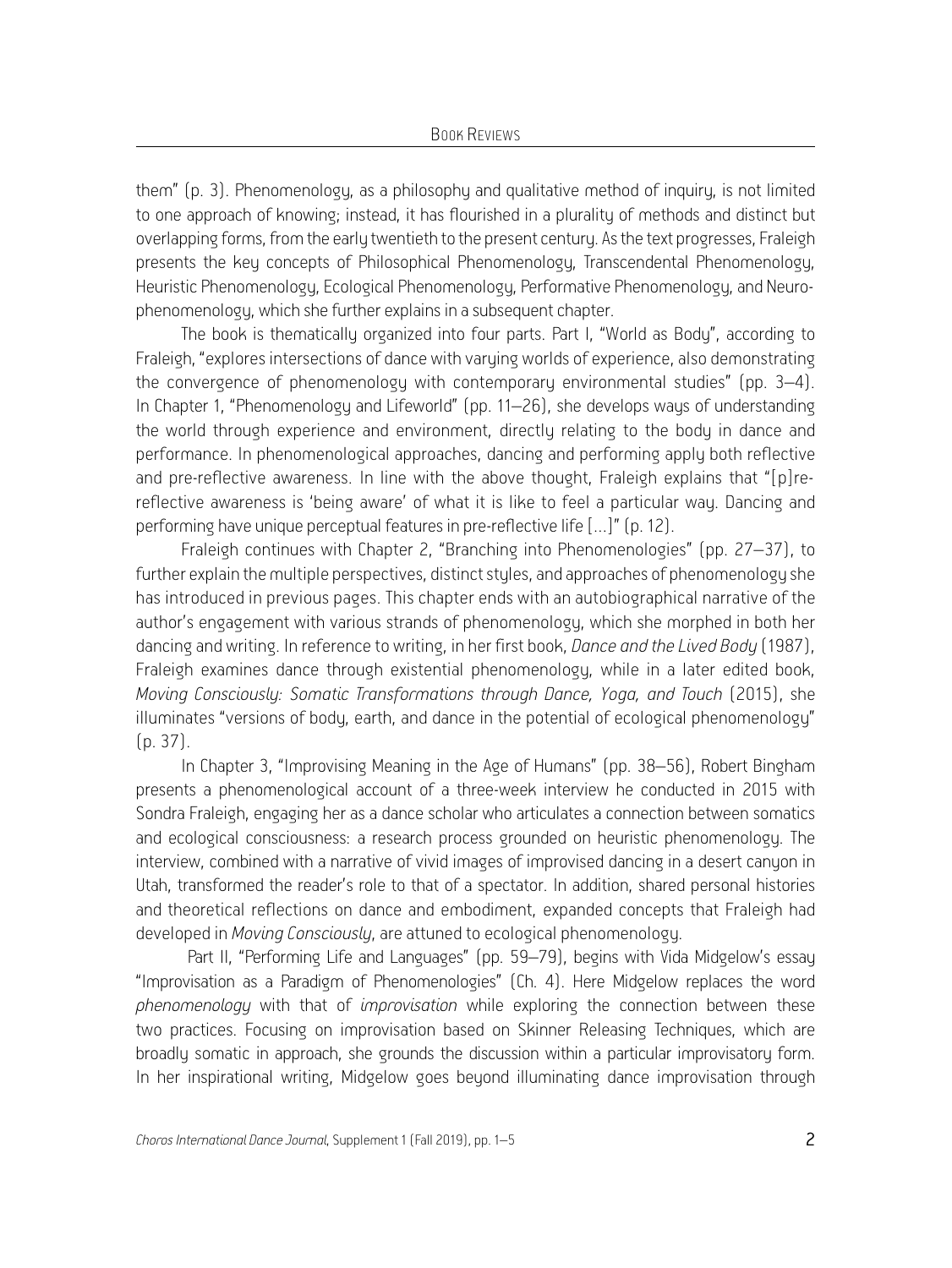phenomenology to turn instead to a consideration of improvisation as a methodological paradigm for phenomenologies.

In Chapter 5, "Falling in Love with Language" (pp. 78–98), Amanda Williamson provides new insights for bridging dance and language. Based on experience, she remarks that "[i]n somatic movement dance studies, participants are often encouraged to write, speak, mark-make, or paint from a felt sense – sometimes prior to, or after moving, or both" (p. 78). Williamson draws upon transpersonal psychology and heuristic phenomenology in order to demonstrate how somatic dance experiences focus on the aesthetic appreciation of language. This chapter (re)assures the reader that "the embodied, poetic, and aesthetic hermeneutics established in movement-based somatics also listens into bodily experiences, preceding the language-formulation process" (p. 78).

Chapter 6, "Living Phenomenology" (pp. 99–120) – true to its intention to demonstrate that all phenomenology develops unpredictably, exactly as life and dance –, requires deep reflection on the part of the reader. For Fraleigh, "[t]his chapter invites such potential through *performative phenomenology*, witnessing how change in the unfinished body occurs through life itself as a performance" (p. 99). As the text progresses, she describes several techniques "to perform on purpose", i.e. "to know how to orient actions and to complete them, or else to play with incompletion" (p. 100). Moving from dance to life's issues, her masterful first-person narrative – affective, emotional, spiritual, poetic, nostalgic – intertwines the phenomenologies of dance with her flowing lifeworld. Her subjective lived experiences show her reflective approach: "Our subtle step from existential phenomenology toward 'living phenomenology' [which] implicates 'being' and 'becoming' as both presence and survival" (p. 99).

Part III, "Body and Place", begins with Chapter 7, "As the Earth Dances: A Philosophy of Bodily Becoming" (pp. 123–140) by Kimerer LaMothe. In her fascinating text, LaMothe describes a philosophy of bodily becoming that emerged from her life, after moving with her family from Boston to a farm in rural New York, where she moved through nature and was moved by nature. As she observes, in her life on the farm, dance appeared "as vital to the ability of humans, individually and collectively, to sustain the health and well-being of the earth matrix of which we are one moment. This philosophy might just as easily be named ecokinetic phenomenology" (p. 123). In her text, LaMothe illuminates the role of the dancing body in the understanding of ourselves, nature and other living beings. At the same time, she outlines the vast knowledge embedded in dance traditions across culture and throughout history.

In Chapter 8, "Filming Jitdance: Detroit Redux" (pp. 141–160), Joanna McNamara describes her lived experiences in the multilayered process of making a dance film in the city of Detroit, in collaboration with Haleem "Stringz" Rasul, Detroit-Jit dancer, choreographer, and company director of Hardcore Detroit, and other artists. McNamara's chapter brings the city of Detroit into a wide circle of inquiry through a hermeneutic study of *Jitdance: Detroit Redux* (p. 142). In this fascinating project, the interplay of the participants' personal narratives with images from the environmental/architectural urban landscape of Detroit shows that the flourishing Detroit Jit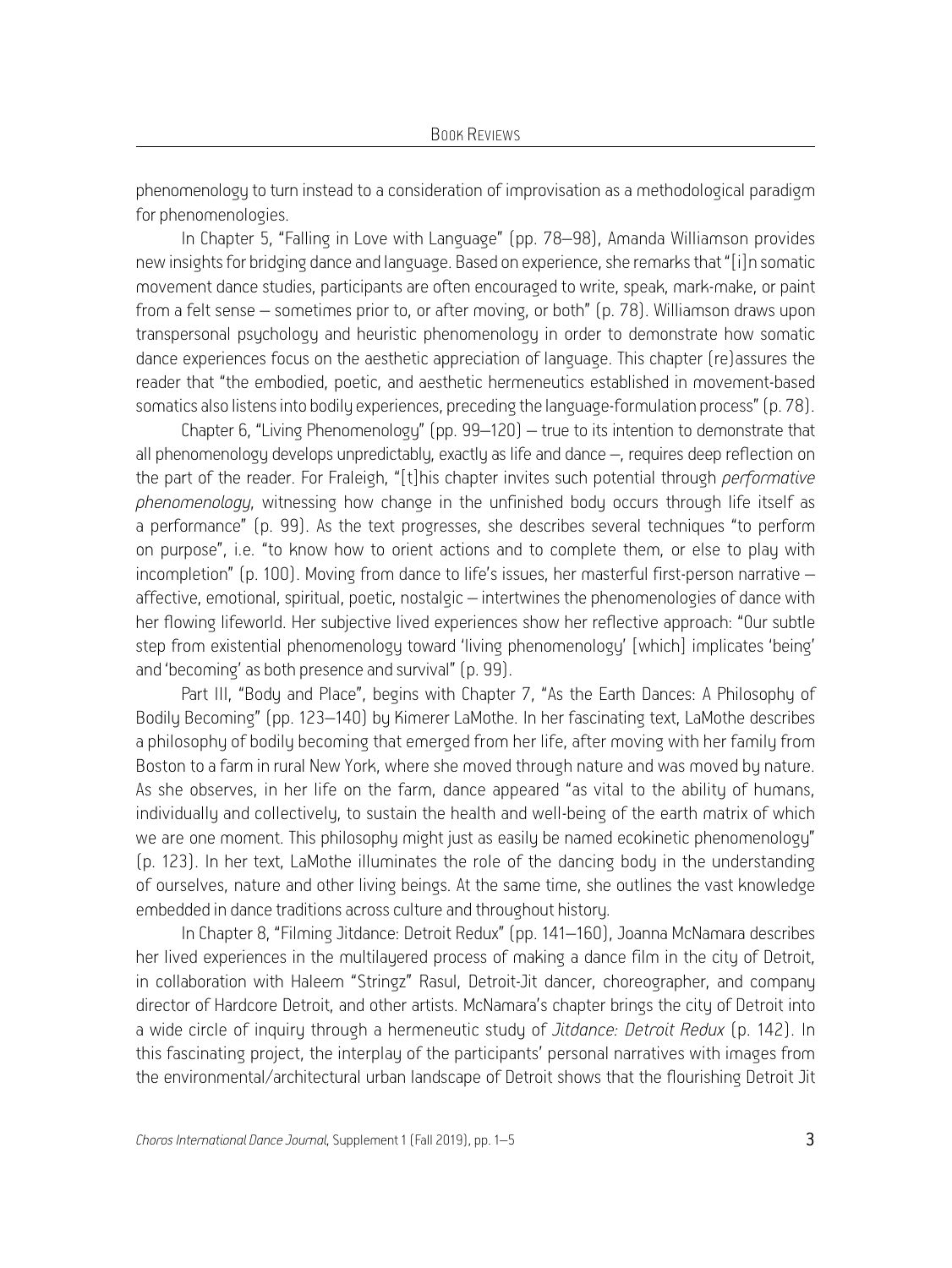(even if not yet fully recognized) along with several other public art projects give hope to Detroit's population for its future.

Chapter 9, "Being *Ma*: Moonlight Peeping through the Doorway" (pp. 161–182), shifts from the West toward the East, in particular, to the contemporary butoh dance philosophy, a dance form originating in post-WWII Japan, which has been adopted by a number of movement art practitioners outside of Japan. In her chapter on the concept of *ma* from the Japanese cosmology, Christine Bellerose describes "a conceptual space-time as experienced in its relationship with artistic intent in performance, with examples from butoh and durational performance practice" (p. 162). Bellerose, in her liminal *ma* journey, also draws upon her own performance experiences and philosophies of existential phenomenology. In her words, "Being *Ma*" resides at "the nexus of *ma* and the *lived body*" (p.162).

Part IV, "Questions of Self-knowing", according to Fraleigh, "asks how we come to know ourselves through dance and performance and how meaning is embodied in the life-world at various stages of life and in contexts of gender" (p. 7). Chapter 10, "'What if…': A question of Transcendence" (pp. 183–204), is a collaborative text between the philosopher Hiller Braude and the dancer/choreographer Ami Shulman, both of whom are also Feldenkrais practitioners. For the two authors, "[t]he central pivot of this chapter's analysis of the phenomenology of dance and performance is the relation between the invited sense of possibility in *Free Fantasy Variations* (FFV) and Husserl's concept of '*I can*'" (p. 183). Braude and Shulman discuss possibilities of transcendence in dance and performance, through the Husserlian concept of "*I can*", and the phenomenon of *Free Fantasy Variations*, re-reflecting on the phenomenological analysis of dance and performance. In doing so, they draw on various philosophical writings, including those by Maxine Sheets-Johnstone and Sondra Fraleigh, as well as on their embodied experiences during dance improvisation and/or their teaching approaches.

In Chapter 11, "'Me, a Tree': Young Children as Natural Phenomenologists" (pp. 205–232), Karen Bond expands questions of self-knowing, following Husserl's call to go "back to the things themselves". Bond attempts to explain dance and dancing to adults through children's captioned drawings in dialogue with scholarly autobiographical reflection and selected phenomenologies. All children's drawings, she notes, were created in response to a phenomenological prompt immediately after sessions of improvisational, or creative, movement dance – for example, "What did you do in dance today?" (p. 206). Bond follows Merleau-Ponty's notion that the child is a "natural phenomenologist" deeply connected to experience, who does not need a theoretical analysis (p. 207). In this heuristic study, Bond offers poetic descriptions of pleasure, agency, capability, and delight as depicted in young children's spontaneous dance drawings and their prereflective thinking.

In Chapter 12, "Dancing Epistemology, Situating Feminist Analysis" (pp. 234–246), Karen Barbour traces the intersection of philosophical and feminist engagements in phenomenology that have inspired dance scholarship and embodied epistemology. Under this focus, Barbour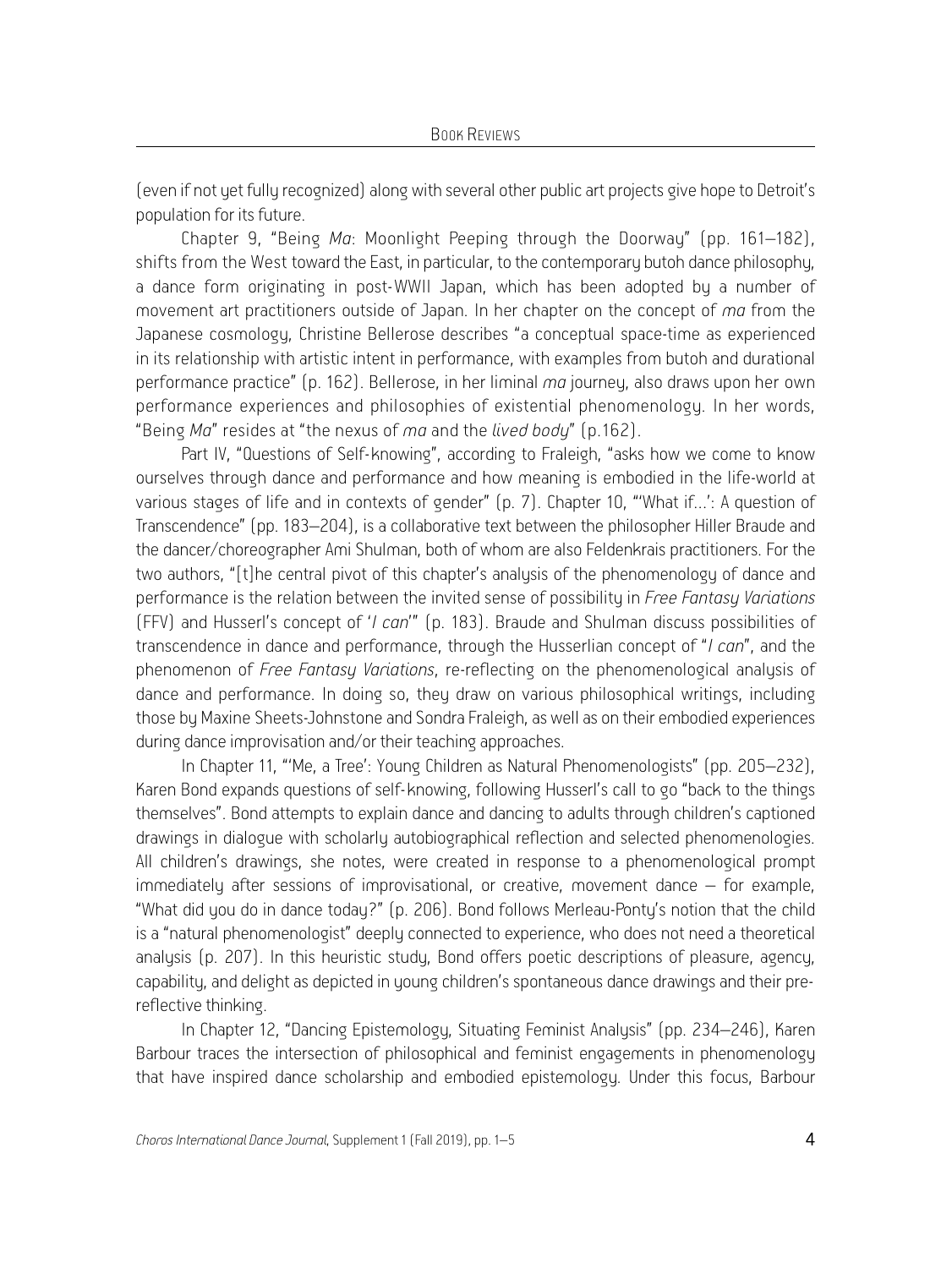acknowledges that "[p]hilosophically and methodologically, feminist phenomenology provides a clear rationale for investigating embodied ways of knowing specific to dancers – who understand themselves, their relations to others, and their relationship to the planet – through moving" (p. 233). She draws mainly on feminists who have extended phenomenological work, including Simone de Beauvoir, Maxine Sheets-Johnstone, Iris Marion Young, Ann Cooper Albright, and Sondra Fraleigh. Throughout this chapter, Barbour reflects on the lessons that breath and movement offer, juxtaposing descriptions of somatic phenomena with epistemological foundations of the text, where she is feeling and knowing that merge.

All the voices assembled in *Back to the Dance Itself* enhance and expand the philosophical study and embodied practices of dance*.* Thus, the book is valuable for scholars and movement practitioners across the dance and somatics spectrum, and even for philosophers, who wish to deepen their understanding of phenomenological concepts and methods.

> MARIA TSOUVALA UNIVERSITY OF THESSALY (GREECE)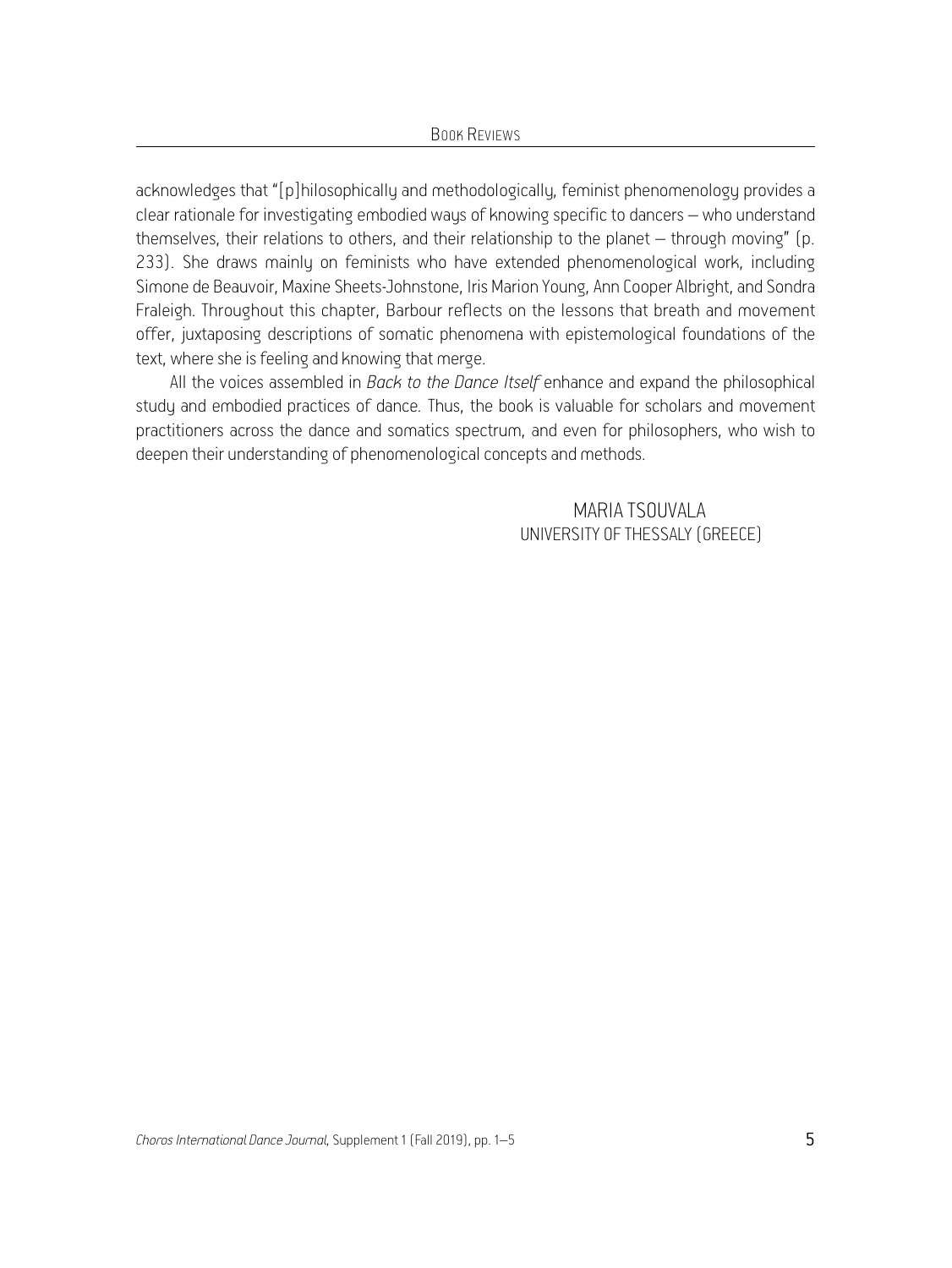KAREN BARBOUR, VICTORIA HUNTER, and MELANIE KLOETZEL (2019) *(Re)Positioning Site Dance: Local Acts, Global Perspectives*. Bristol, UK, and Chicago, USA: Intellect. 300 pp. ISBN 978-1783209989. Hardback. £74.00.

*(Re)Positioning Site Dance: Local Acts, Global Perspectives*, written by Karen Barbour, Victoria Hunter, and Melanie Kloetzel, is an ambitious international collaboration that offers a rather comprehensive insight into site dance practices. Drawing on the authors' personal practices and previous site-work productions, it offers a balanced mix of subjective prose and acute theoretical analysis. Each of the authors draws on examples from their own geographical region – from Europe (Hunter), to North America (Kloetzel), to the South Pacific (Barbour) –, thus successfully enmeshing local with global perspectives. In their own words, the authors aim to explore "what might be termed 'local acts' – site interventions and interactions that take place in our immediate locales or surrounding geographical, social, professional, or domestic habitats – purposefully considering how such acts negotiate with larger global themes and discourses" (p. 13). The primary means for exploring these interactions draws on a practice-as-research methodological framework proposing a phenomenological analytical scope that strongly prioritizes embodied ways of knowing and interacting with the world. Feminist perspectives strongly inform and support the site-based processes the authors explore in their individual essays, and allow for an insightful examination of the intersections between power, privilege, gender, and access.

The structure of the book is divided into three sections, each comprising an essay by each author. The sections gradually evolve through space and time, starting with a historical analysis of the roots of site-dance through essays that are focused on specific locations, in Section One; delving into the multilayered negotiations that take place when creating site work, in Section Two; and, finally, widening the scope to consider the global imprint of such practices in an era of increased mobility (including both migration as a choice, and refugee flows) and the impending environmental crisis, in Section Three.

In Section One, titled "Historical lineages and contemporary concerns: tactics, encounters and contexts", the authors draw on examples from each of their geographical locations and trace the history of the practice alongside potential links to activism and community engagement that site-practices may offer. Kloetzel's essay "From recontextualization to protest: 50 years of site dance practice in North America" traces the lineage of site, and site-specific, practices by honing in on examples from both modern and post-modern dance and performance activism in the US across 50 years. She discusses the political and social agendas of these practices, as well as their potential to alter perceptions of the body through experimentations with integrating performing bodies at various sites. She highlights the importance of such

Zervou, Natalie. Review of *(Re)Positioning Site Dance: Local Acts, Global Perspectives* by Karen Barbour, Victoria 6 Hunter, and Melanie Kloetzel, *Choros International Dance Journal*, Supplement 1 (Fall 2019), pp. 6–9.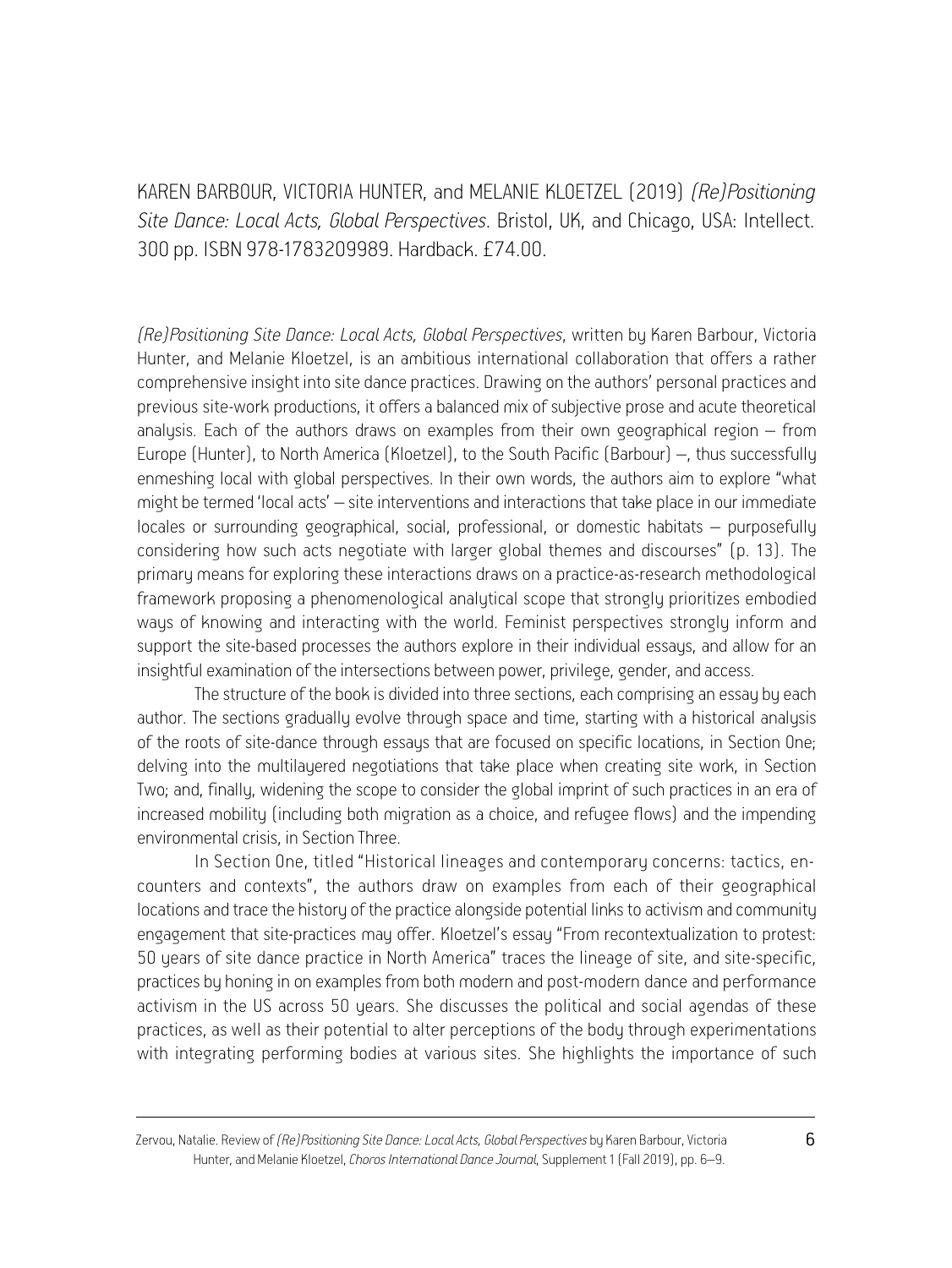initiatives in the context of "participatory democracy" and suggests that "[b]y opening the channels of communication between people and place […] site practitioners can create a degree of meaningful change for both individuals and communities. It is this change […] that (re)configures site dance practice as one with activist potential" (p. 48). Continuing to explore the lineage of site practice as activism, Barbour, in her essay "Activism, land contestation, and place responsiveness", offers a brief history of issues of land contestation and the struggles of indigenous peoples' traditions and rights in New Zealand in relation to colonialism. Central to her discussion is the concept of "topophilia", which refers to "a deeply rooted sense of belonging to place experienced through dwelling over many years" (p. 53). Through attention to the specific locale, the author's personal identity and a discussion of how it affects her positionality, Barbour employs an ecological feminist perspective and initiates the discussion – that is continued in other essays in the volume – concerning how site dance "may offer multiple affective and kinaesthetic opportunities for dancers and audience members to engage in place and potentially foster responsive relationships that prioritize ethical, aesthetic, and socio-ecological ways of being in place" (p. 75). Hunter's essay, contrary to the two preceding essays, which focused on contemporary dance practices, explores "Sited English folk dance as a form of site dance: Heritage, tradition, and resistance". Considering folk dancing as site performance offers a fresh perspective, since sited English folk dance is largely omitted from United Kingdom Dance Studies in favor of more contemporary forms of public performance. As such, through three case studies Hunter unpacks these hierarchical tensions in existing scholarship and discusses issues of nationalism and conservative politics that may be inherent in folk dance performances thus inviting the reader to consider the ethics of "consuming" folk dances.

Section Two, "Practice into theory: Materials, dialogues and affect", is much more subjective as it looks closely at the authors' own work and the insights they have gained through engaging in practice-as-research methodologies and privileging the body as a site of knowledge and of research. Even though each of the essays offers a different methodological approach to engaging with space and the various sites the authors have explored in their work, the underlying notion connecting them is the sense of belonging to a place and to a community and the sense of fostering a shared experience between performers and audiences. The section opens with Barbour's "Dancing gardens: Phenomenology and affective practices", detailing three works she created in a selection of public gardens in Aotearoa, New Zealand. As the title of the essay attests, the process was based on phenomenology and the notion of "spiraling" (borrowed from Fraleigh and Hanstein, 1999), which in the context of this approach entails a turning inwards to experiences and affective responses to the site. As Barbour posits, "[t]hrough offering up this experience, we dancers and audience members were sharing embodied insights that might present alternate modes of engaging with community sites and alternative and sustainable practices to enrich our contemporary lives" (p. 130). The second essay by Hunter,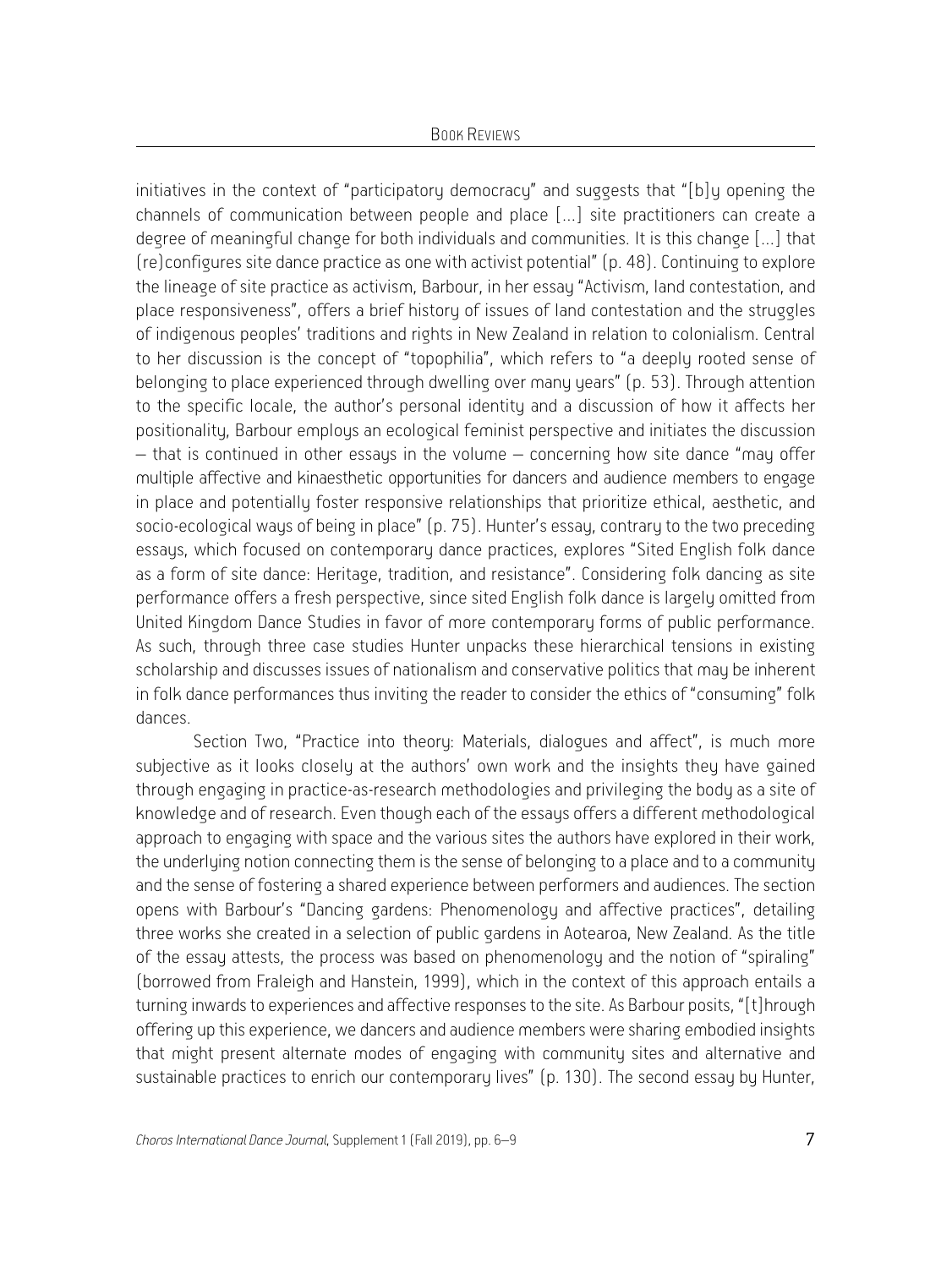"Material touchstones: Weaving histories through site-specific dance performance" revisits the concept of topophilia to explore "how material histories, embodied memories and the materials of 'home' informed the development and production" (p. 135) of her site-specific dance work created and performed at a 400-year-old hospital in her home town of Guildford, Surrey, UK. Extending the ongoing discussion of phenomenology, Hunter utilizes the framework of "new materialism" as a perspective that "assert[s] a less bounded and more potentially permeable relationship between human and non-human materials" (p. 147); one that focuses on the relationships produced through attentive acts. The last essay in this section, Kloetzel's "Lend me an ear: Dialogism and the vocalizing site", focuses on ways of being in dialogue with a site and waus of tuning in to the poluspatialitu and the poluphonu of sites. Acknowledging the significant role that information technology plays in researching and accessing sites, Kloetzel discusses the ways that it facilitates a dialogue between the local and the global and proposes that site-specific processes can cultivate alternate methods for polyspatial engagement while highlighting the importance of making space to *listen* to the multiple voices that may be speaking from a place in order to be able to enter into a dialogic relationship.

The essays included in the last section of the book, "Moving towards the global: Ethics, mobility and marginalization", focus on projects problematizing mobility, civic and ethical engagement, as well as concepts of marginalization and foreignness. The aim of this section is to explore the ways in which the body is enmeshed "with the political, ecological, cultural, and social issues on a global scale" (p. 185). Each essay included in this section is an extension of the theories the authors have introduced in the sections prior and proposes new questions about site engagement that apply across works performed internationally. Such questions include the commodification of the spaces where site dance occurs and the ways those spaces are marketed (Hunter); a reconsideration of discourses of agency as moving away from an anthropocentric approach toward a privileging of the site, especially in works that engage with problematizing environmental ethics (Kloetzel); and an inquiry of "foreignness" particularly as it applies to nonurban sites such as rural spaces, or the wilderness (Barbour). All essays in this section engage with discourses of access and (forced) mobility, as these notions relate to the recent refugee crisis and "negotiat[e] the flow of ideas through embodied awareness, civic engagement, and environmental ethics" (p. 186).

Structurally, the book is very clearly laid out, with a comprehensive introductory chapter to the volume and a short, two-page introduction prefacing each section, which makes it very easy for the reader to navigate the work. One drawback of this approach is that the section introductions may be regarded as repetitive when followed by a close reading of the Introduction; yet they are very useful if the reader is interested in reading only selections of the text. In a similar vein, the volume offers rich conversations between the authors as well as their past written and choreographic works, which can at times veer into repetitiveness and selfreferentiality to its detriment. However, this intentional limitation of scope also highlights the